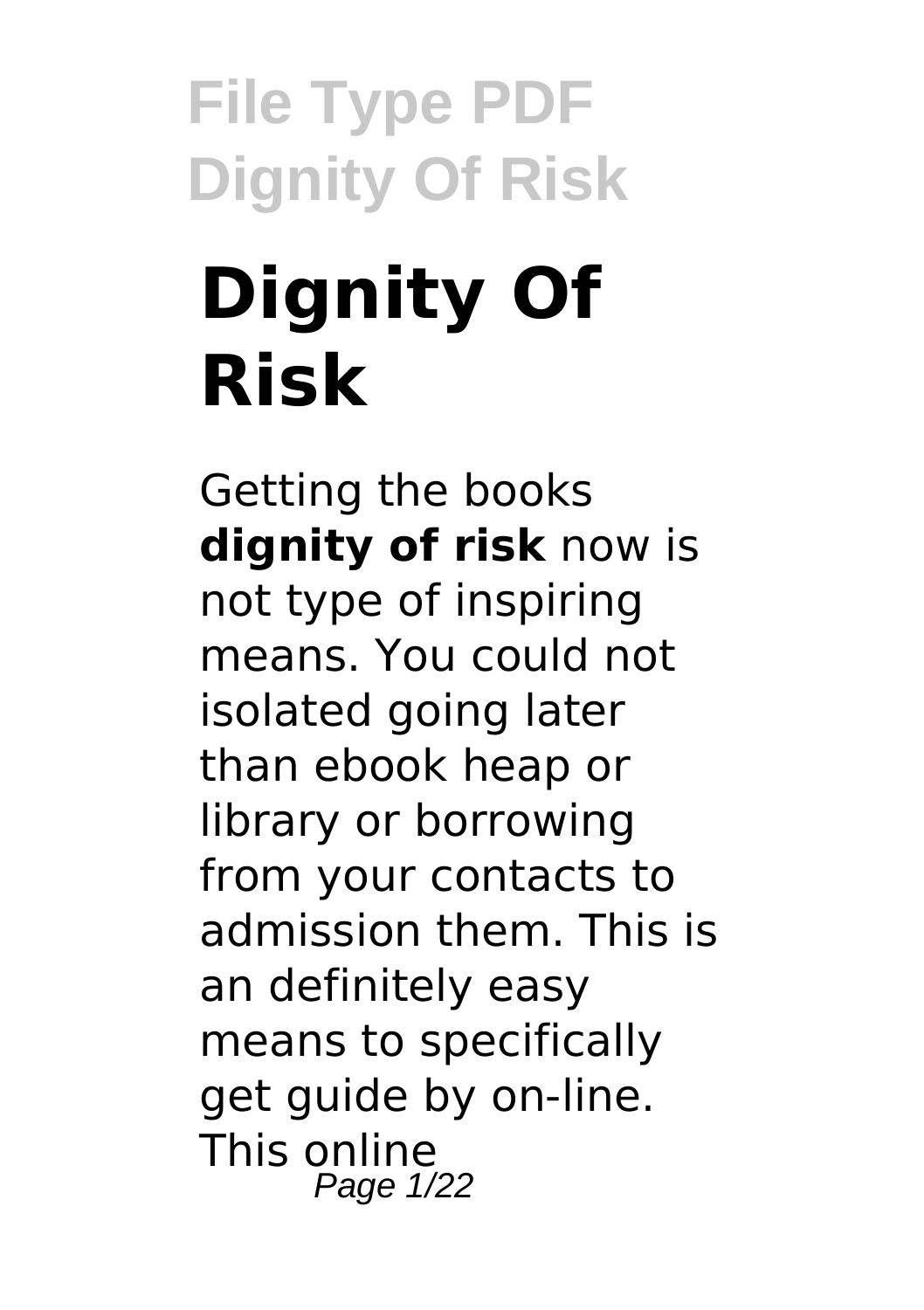proclamation dignity of risk can be one of the options to accompany you when having other time.

It will not waste your time. admit me, the ebook will unconditionally tone you other concern to read. Just invest little epoch to admission this on-line declaration **dignity of risk** as with ease as review them wherever you are now.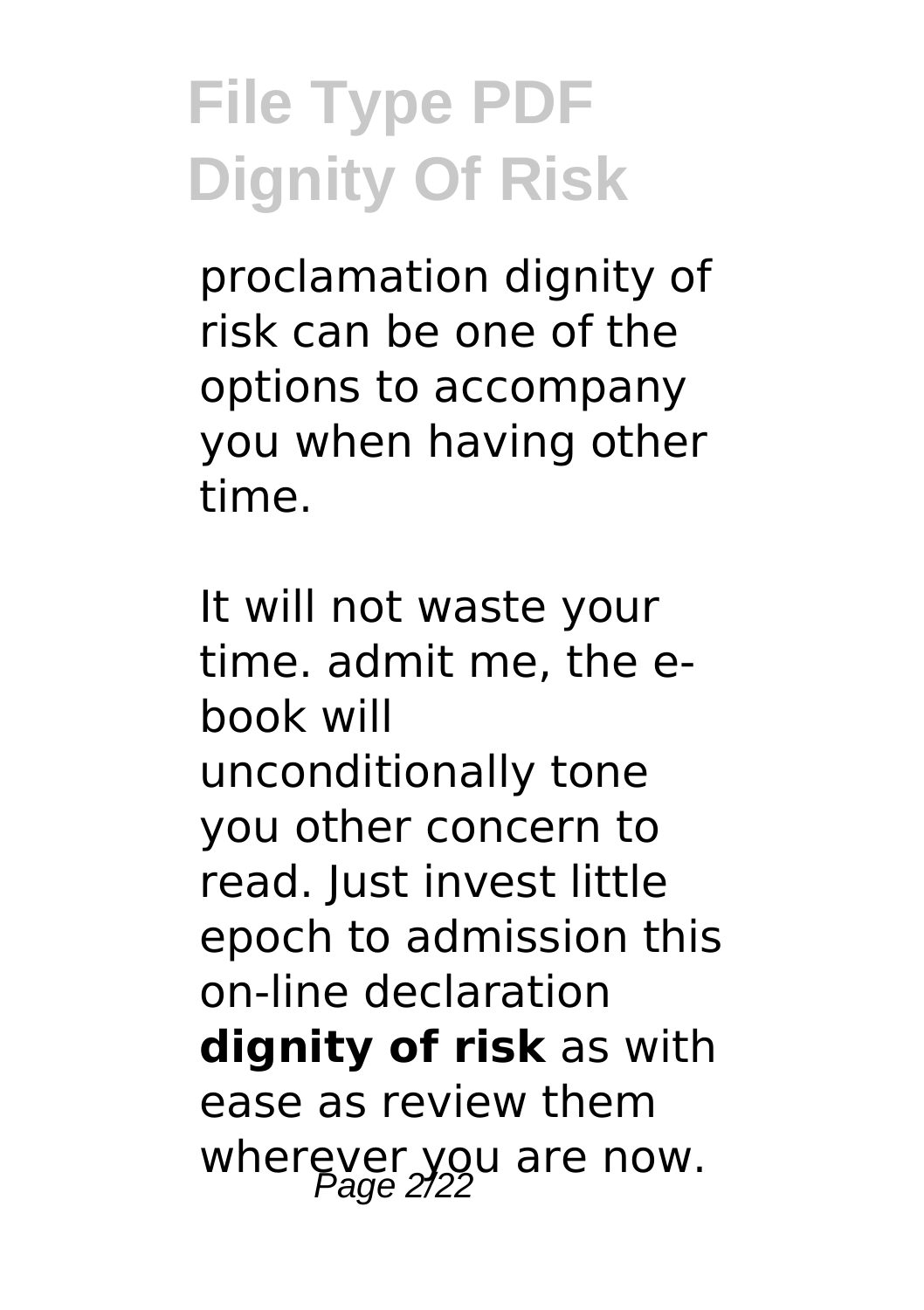Each book can be read online or downloaded in a variety of file formats like MOBI, DJVU, EPUB, plain text, and PDF, but you can't go wrong using the Send to Kindle feature.

#### **Dignity Of Risk**

Dignity of risk is the idea that selfdetermination and the right to take reasonable risks are essential for dignity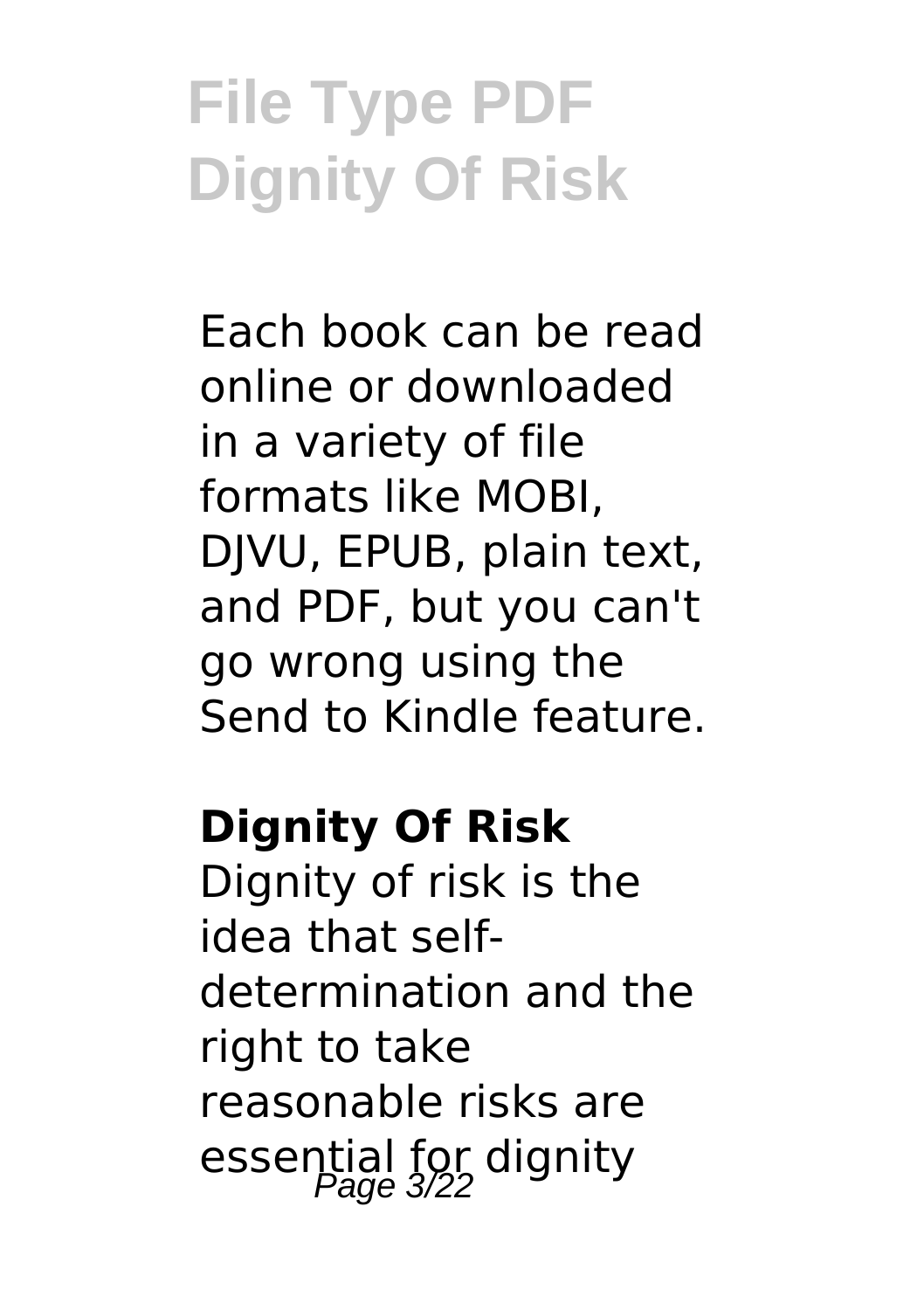and self esteem and so should not be impeded by excessivelycautious caregivers, concerned about their duty of care. The concept is applicable to adults who are under care such as elderly people, people living with disability, and people with mental health problems. It has also been applied to children, including those living with disabilities.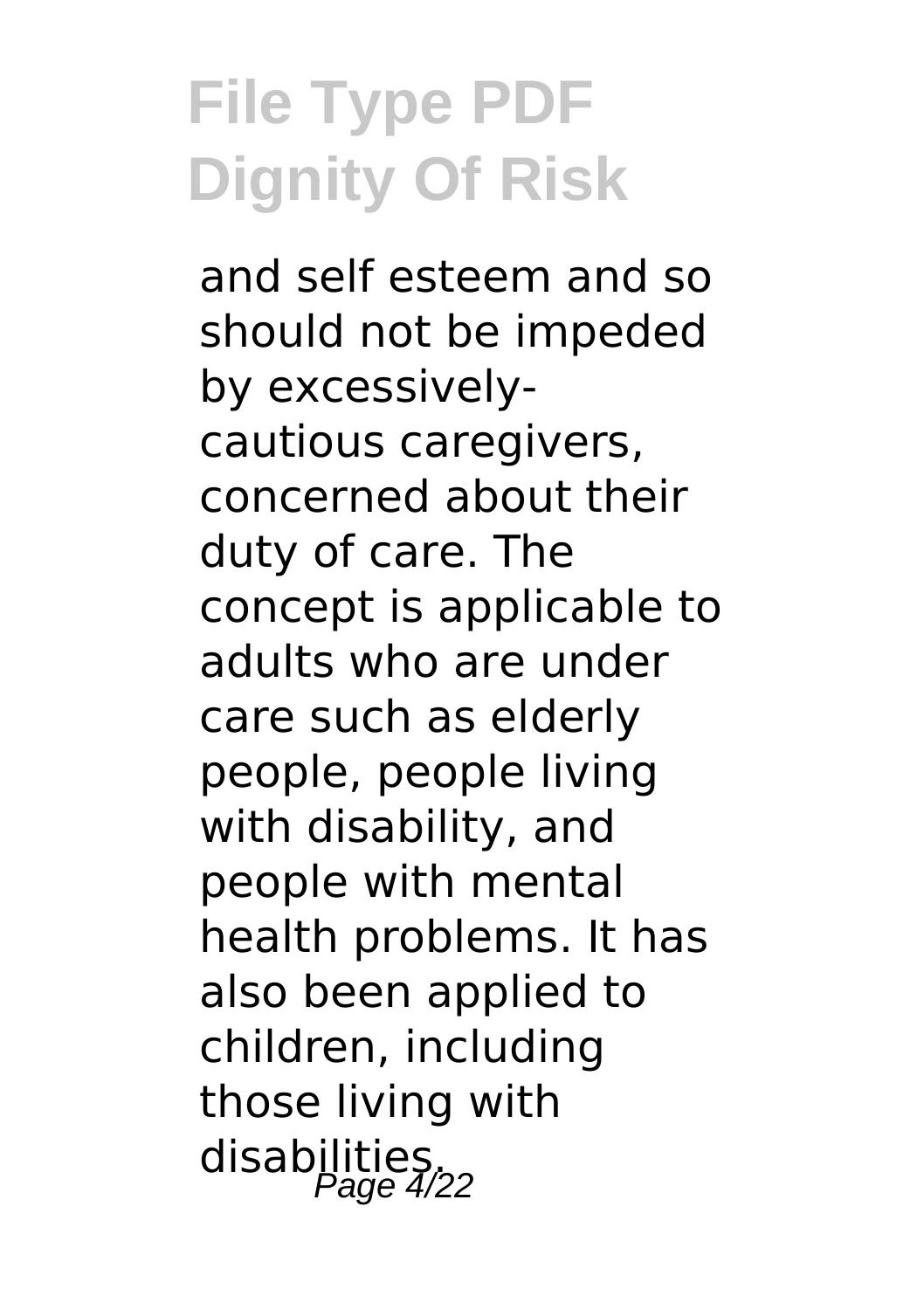#### **Dignity of risk - Wikipedia**

The Dignity of Risk acknowledges that life experiences come with risk, and that we must support people in experiencing success and failure throughout their lives. However, it can be a challenge to support decisions that we feel are risky, or with which we don't agree, without our safety-oriented health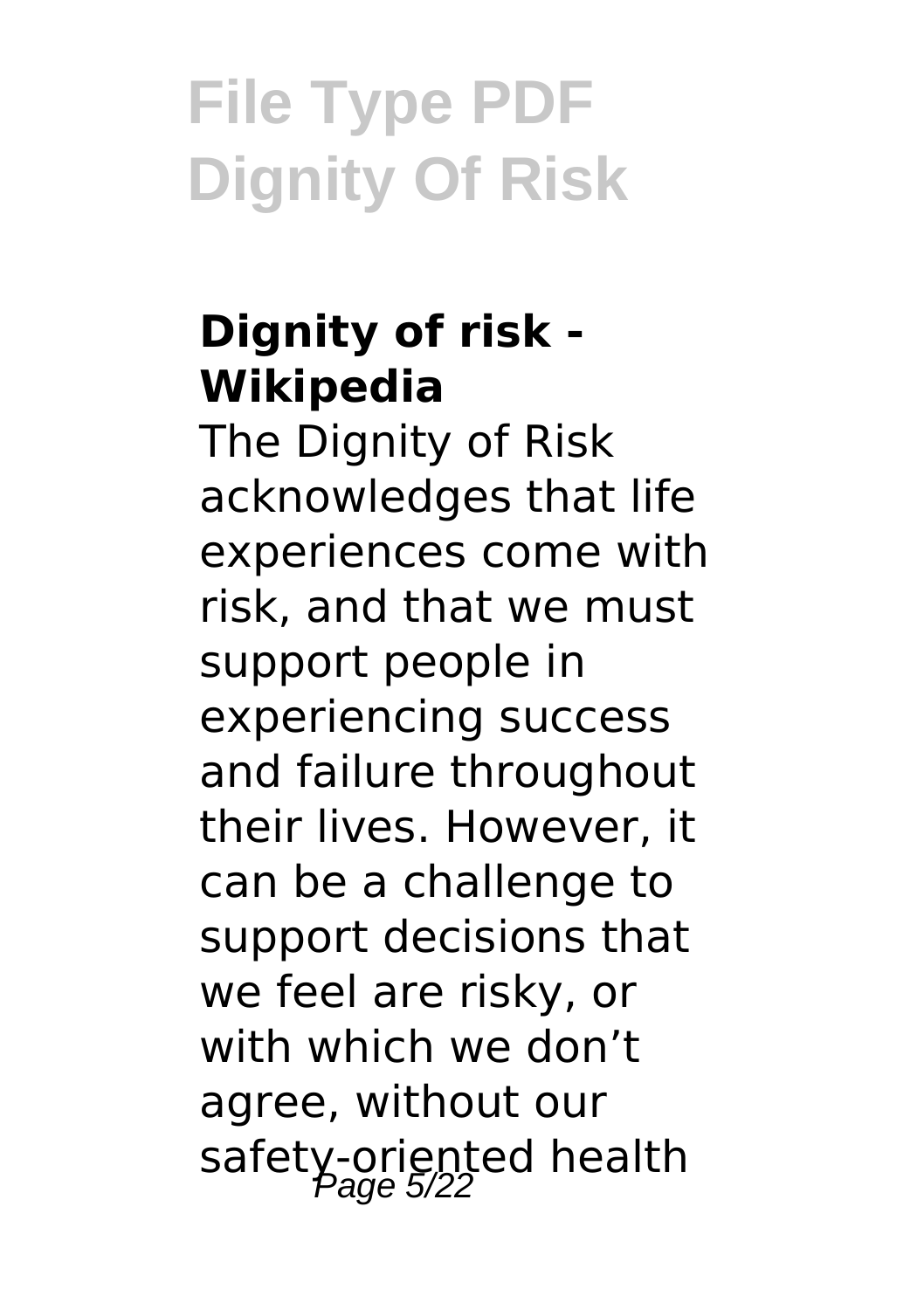care culture.

#### **What is the Dignity of Risk? - QORF** 'Dignity of risk' refers

to the concept of affording a person the right (or dignity) to take reasonable risks, and that the impeding of this right can suffocate personal growth, self-esteem and the overall quality of life (Ibrahim & Davis 2013).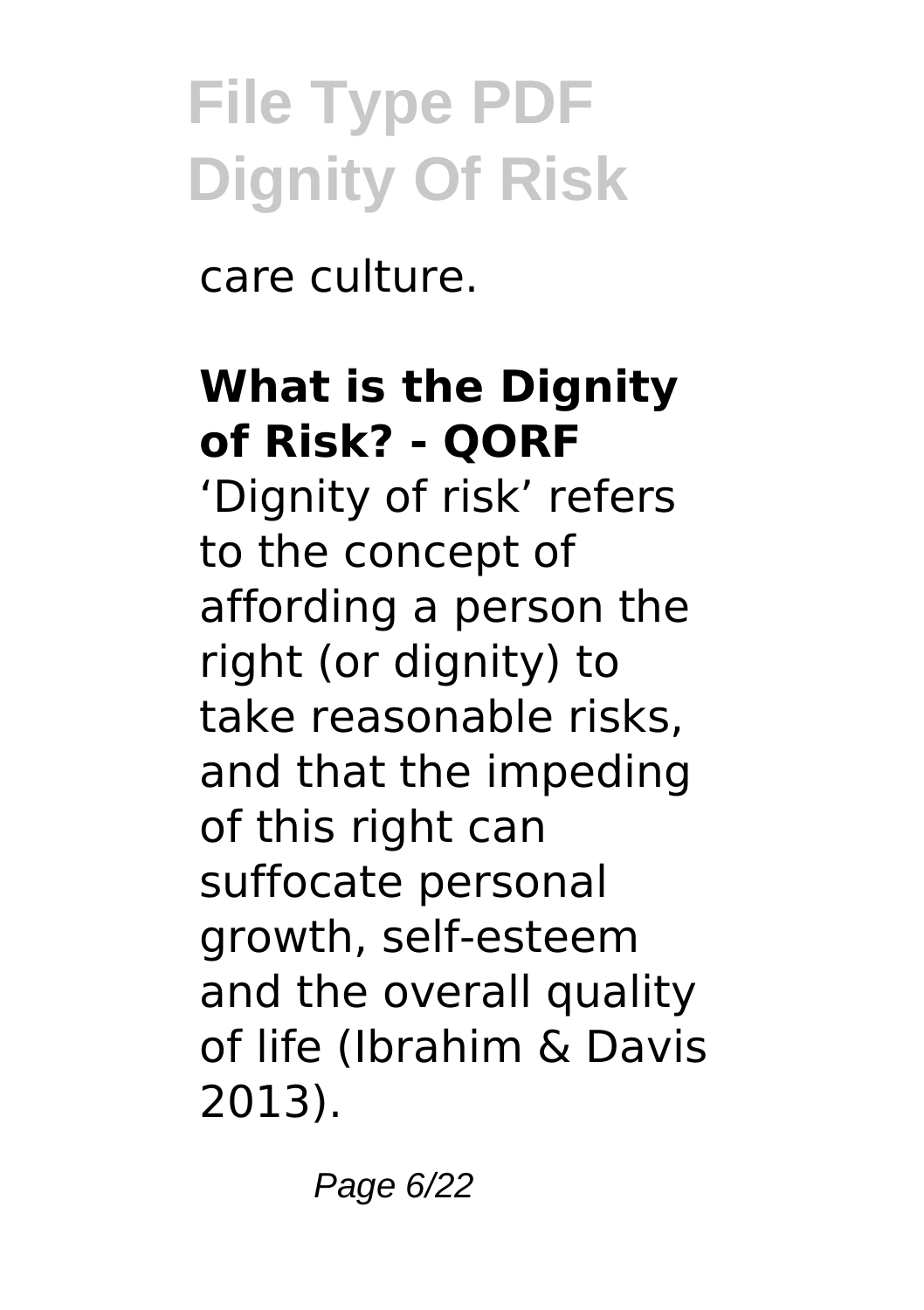#### **Dignity of Risk - Consumer Dignity and Choice | Ausmed** The Dignity of Risk "Dignity of risk is the principle of allowing an individual the dignity afforded by risk-taking, with subsequent enhancement of personal growth and quality of life" [1]

#### **Exploring the concept of 'Dignity of Risk'** what is dignity of risk?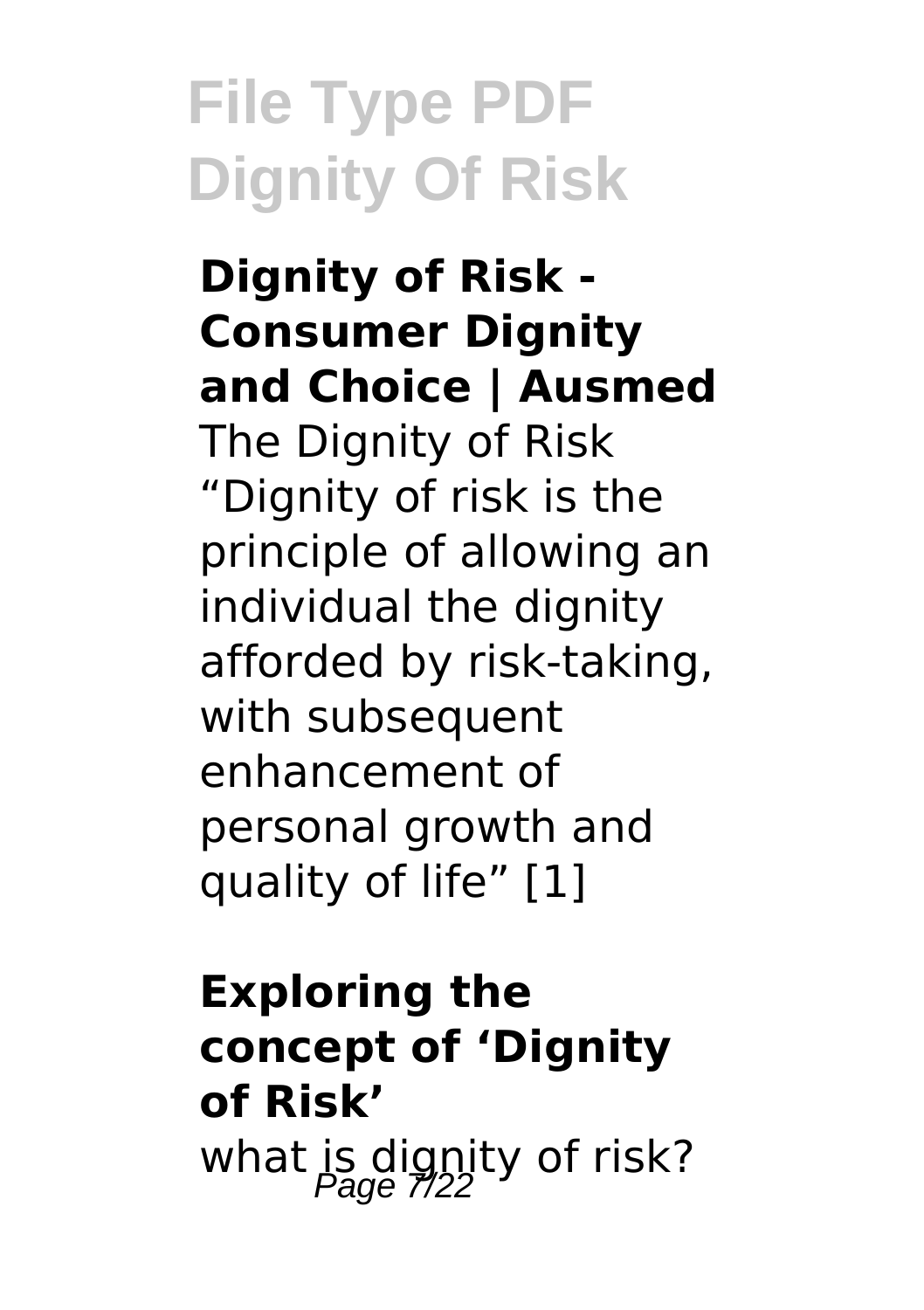In essence, dignity of risk is a person's right to make their own choices and decisions, even when those decisions could put them in harm's way. For example, as a child grows up, their parents give them more flexibility and freedom in how they play, even though there could be the risk of the child getting hurt.

### **Dignity of Risk and**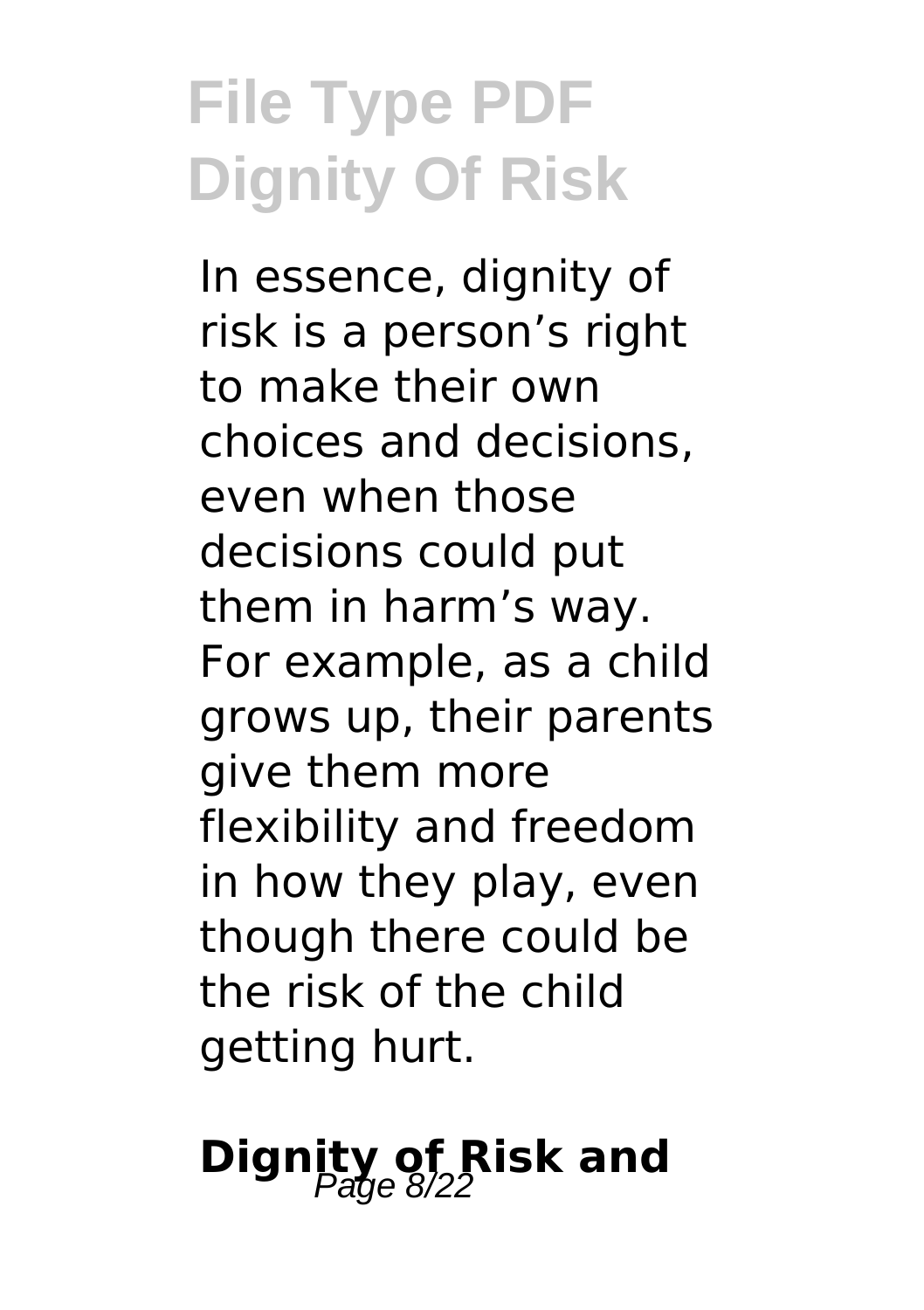#### **Duty of Care: A Balancing Act ...**

The idea behind dignity of risk is that the ability for individuals, or their loved ones, to make choices about their life is more important than avoiding risks at all costs. That doesn't mean we can't work to minimise those risks.

#### **What is dignity of risk and why does it matter? – Find ...** Dignity of risk. Dignity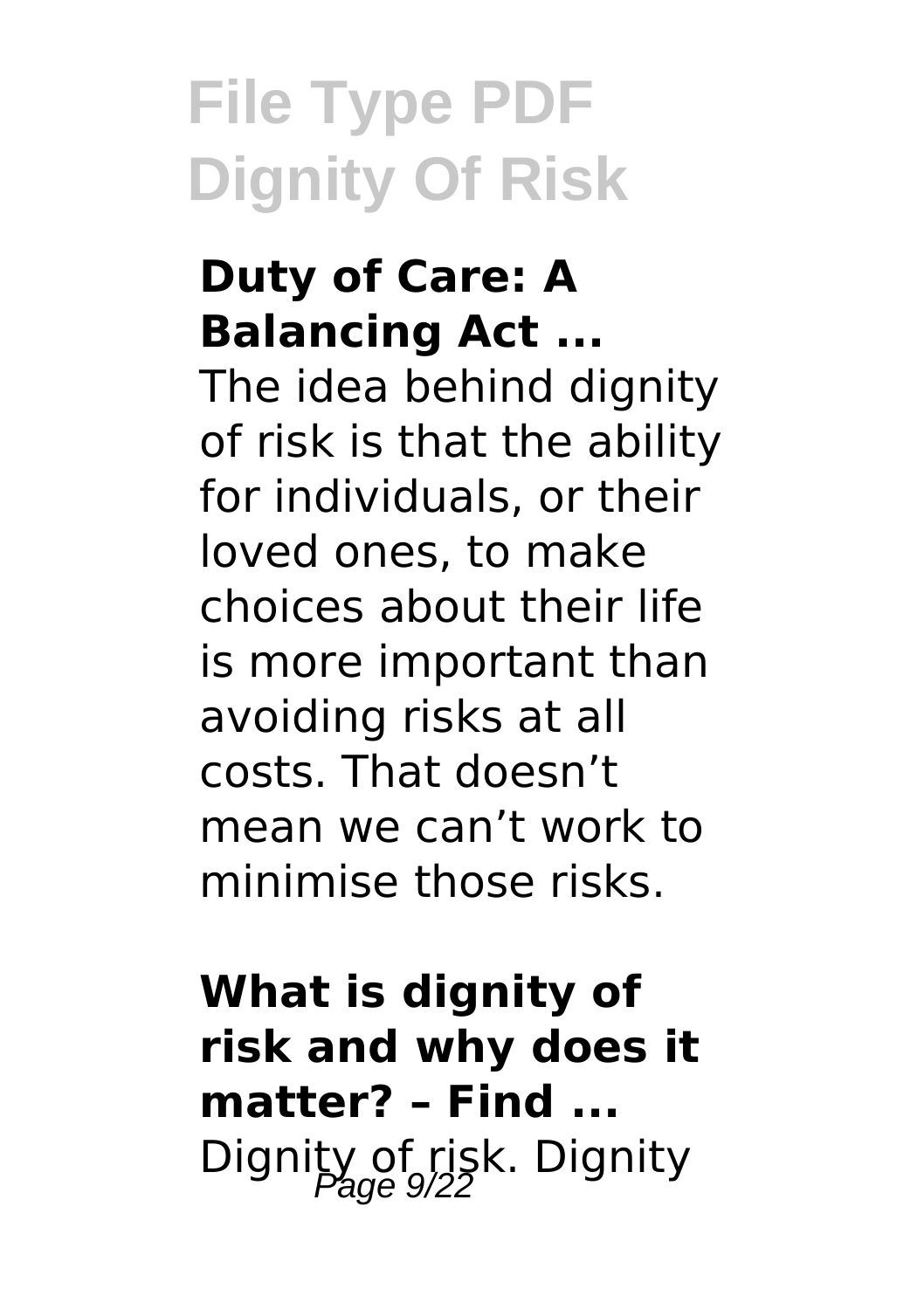of risk refers to the legal right of every person, including those with a disability, to make choices and take risks in order to learn, grow and have better quality of life. Inherent to the idea of dignity of risk, is the idea that life experiences come with an element of risk, which even the best planning and support can not eliminate.

#### **Duty of Care and**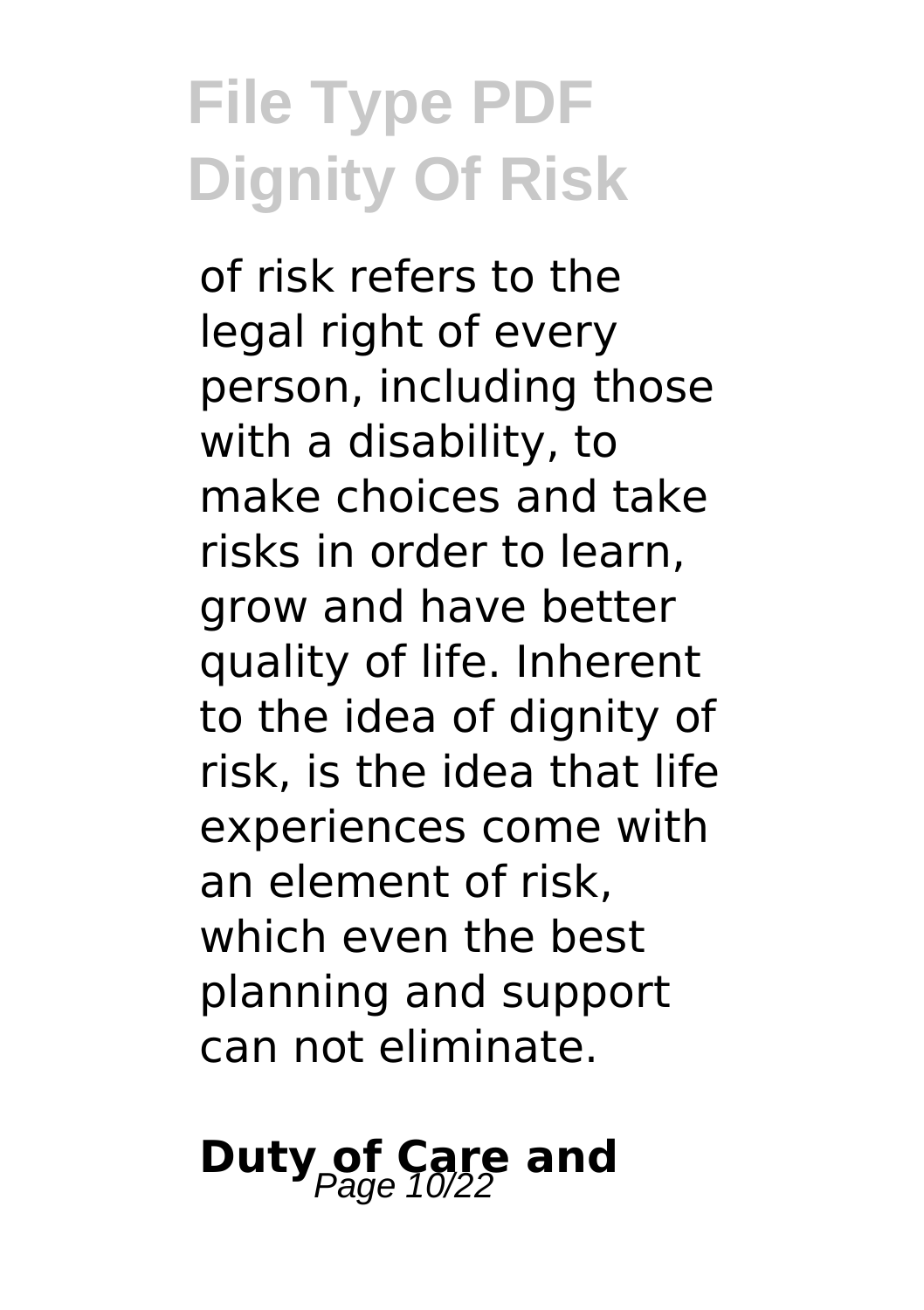#### **Dignity of Risk - What does it mean?** Dignity of Risk •'Positive risk-taking' & 'therapeutic risktaking' •A concept that… •Recognisesrisktaking as an essential component of learning and growth •Respects an individual's right to take reasonable risks •Often applied in •Mental health •Aged care •Disability support services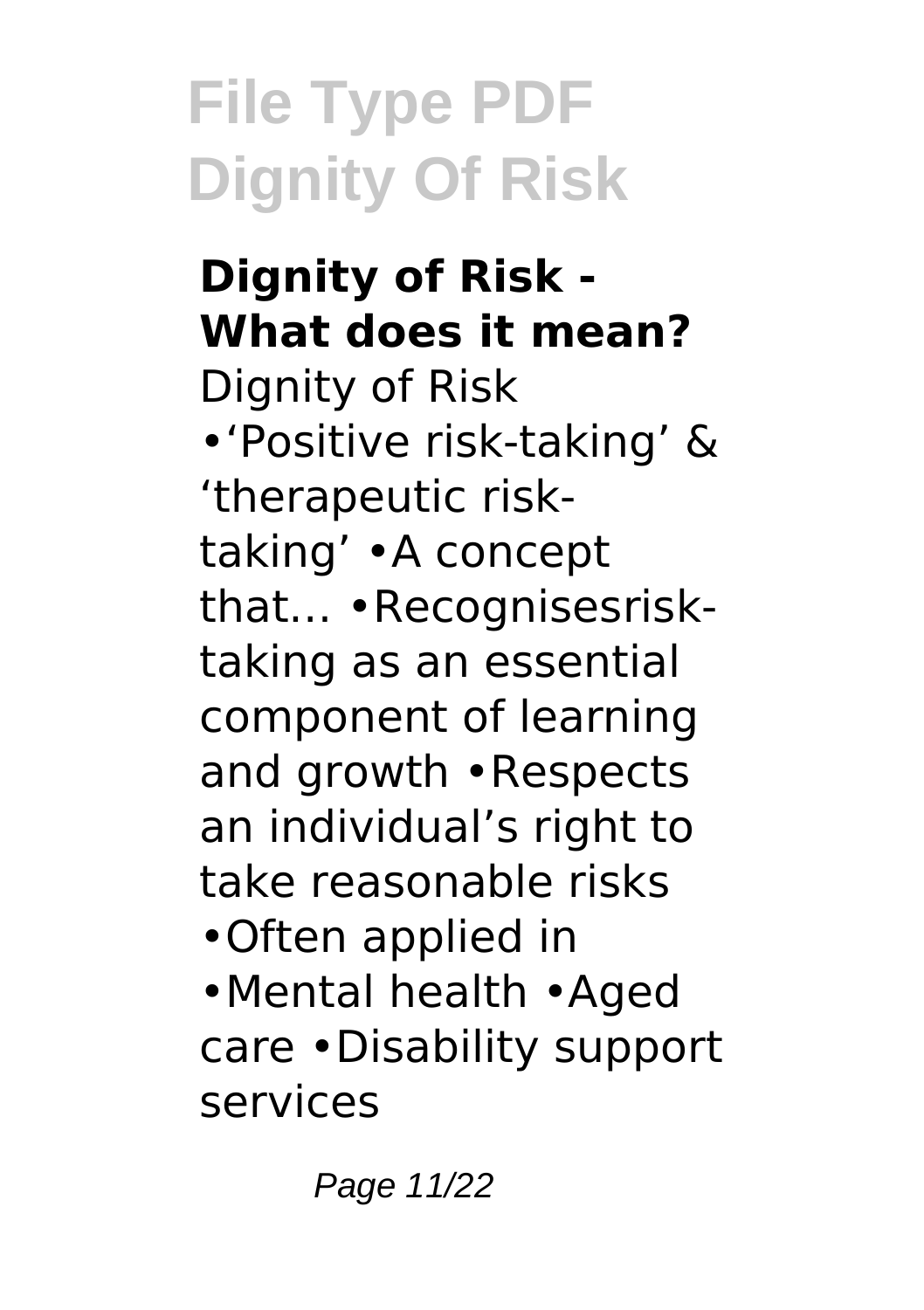#### **Dignity of Risk - Melbourne School of Health Sciences**

Dignity of risk is the right of a consumer to make their own decisions about their care and services, as well as their right to take risks. It is based on the concept that self-determination – the freedom to exercise control over your own life – is essential to personal dignity, and that this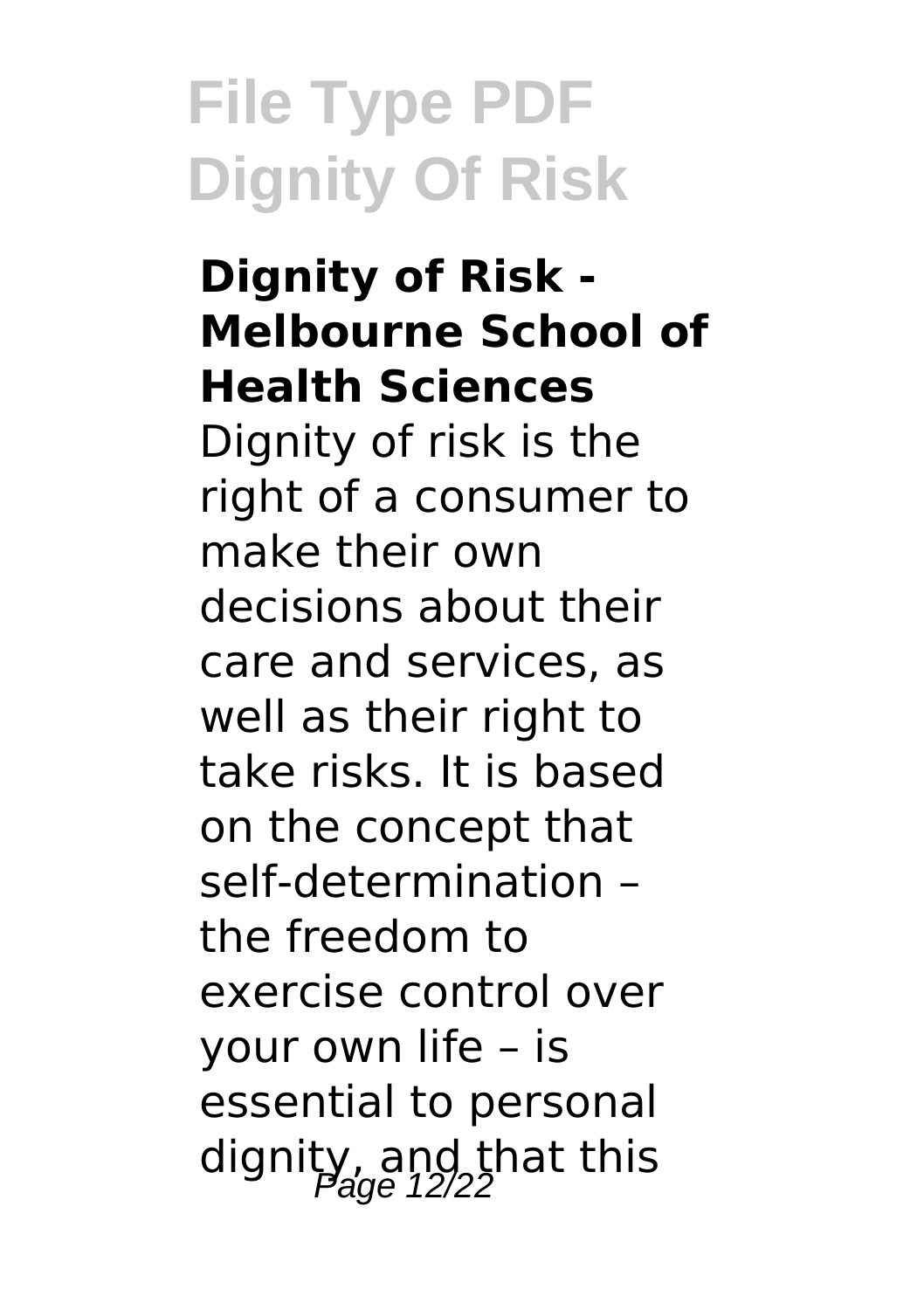involves an element of risk-taking.

#### **Dignity of risk under the new Aged Care Quality Standards ...** Dignity of Risk: Is the belief that each person that is aged, frail aged or with a disability is entitled to experience and learn from life situations even if these, on occasion, may be a threat to their well-being. Each person experiencing a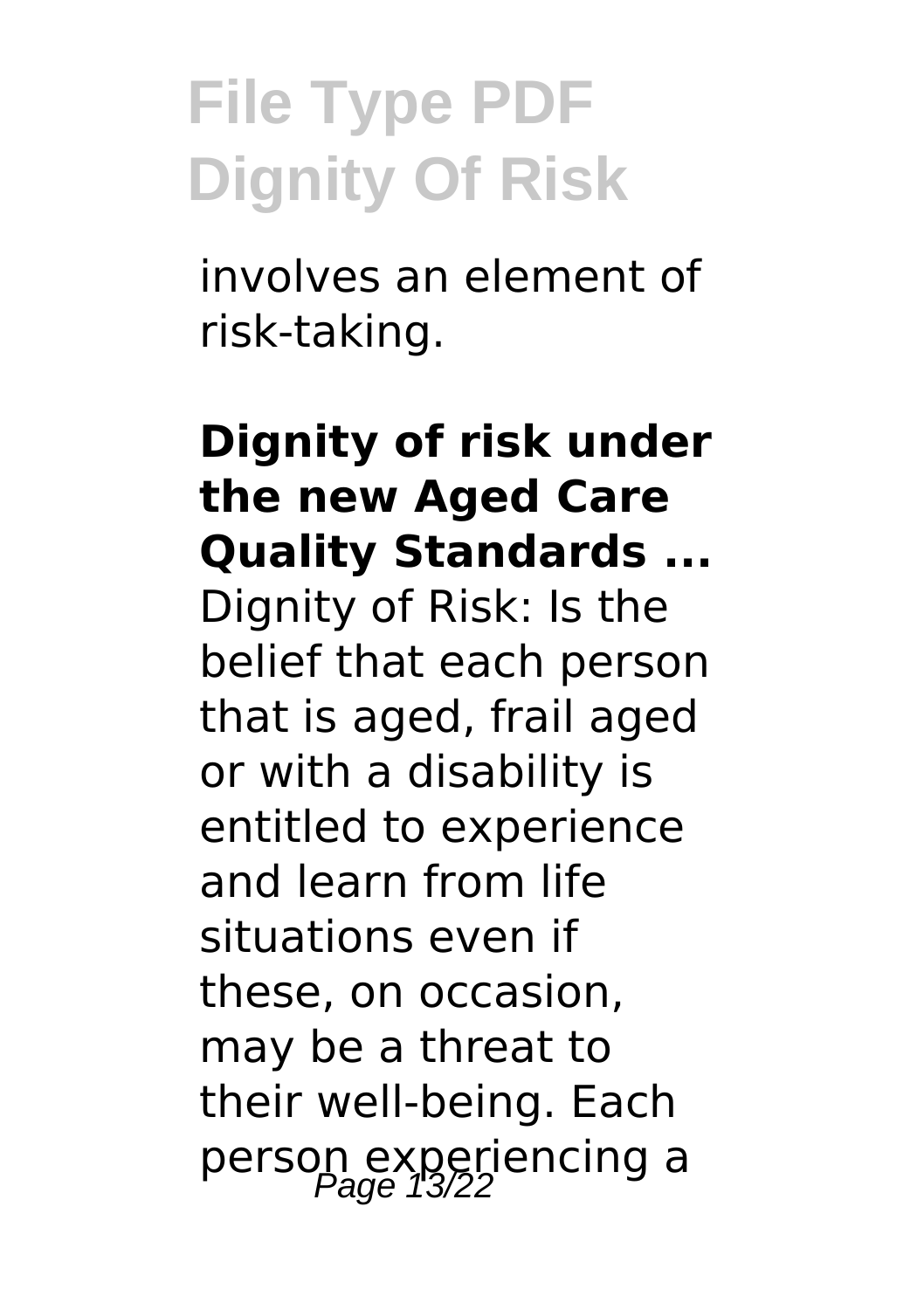risk, of which they have been informed, is to receive support in the situation.

#### **Dignity of Risk and Duty of Care Policy**

Taking risks is a part of everyday living, and a contributor to our sense of dignity. Yet as people age, or develop cognitive, mental or physical impairments, opportunities to take risks can diminish. A life without risks can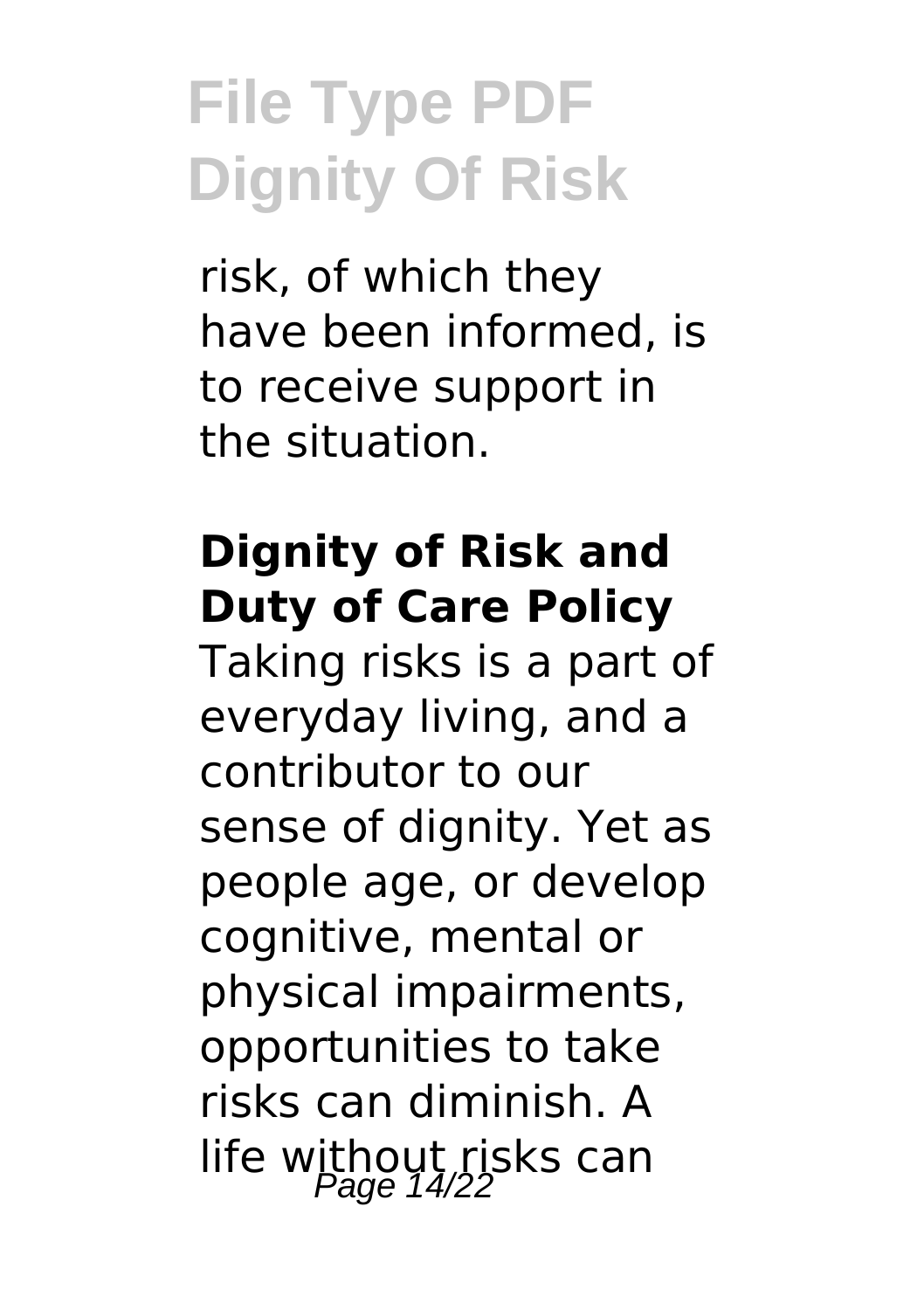erode a person's dignity.

#### **Dignity of risk in the community: a review of and ...**

Directed by Prateek Bando, Jeremy Lev. With Joseph Ibrahim, Jeremy Ley. Prof Joe, a geriatrician, is faced with a difficult decision when he finds that his elderly patient, Mr Jones, can no longer live safely at home. He decides to put Mr Jones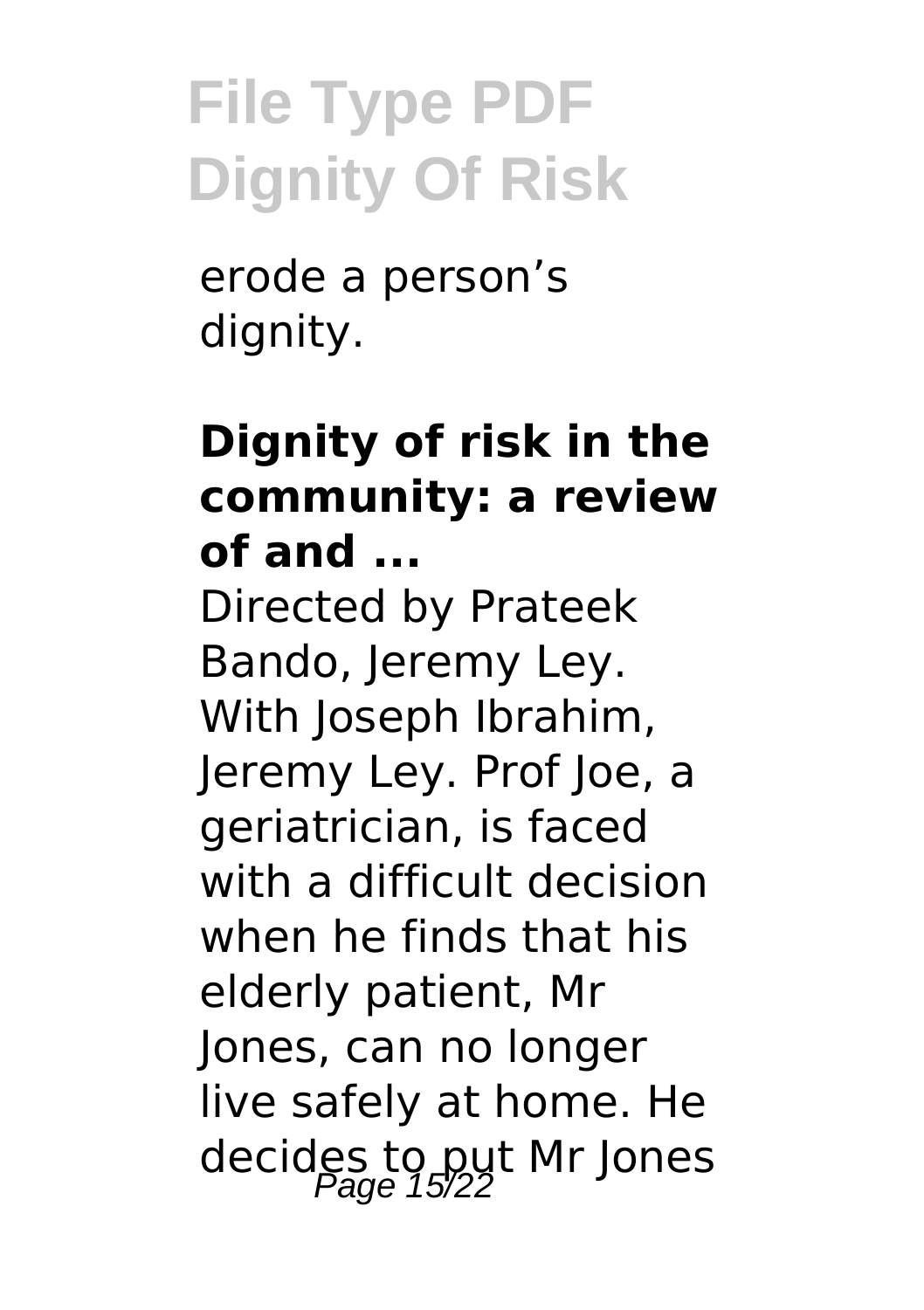in an elderly home to protect him from all the risks around him, but soon finds himself uneasy about his decision.

#### **Dignity of Risk (2016) - IMDb**

http://www.theaudiope dia.com What is DIGNITY OF RISK? What does DIGNITY OF RISK mean? DIGNITY OF RISK meaning - DIGNITY OF RISK definition - DIGN...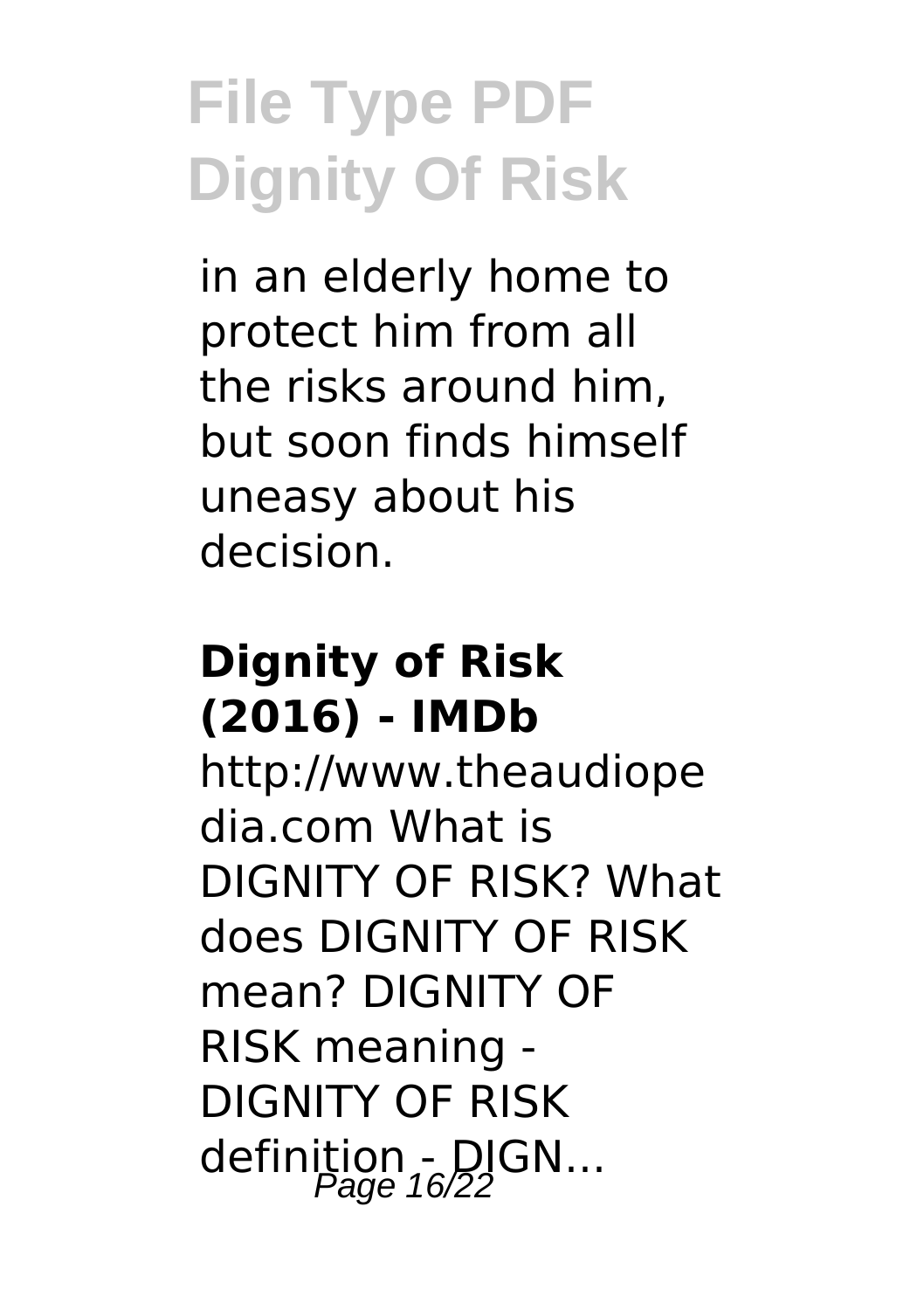#### **What is DIGNITY OF RISK? What does DIGNITY OF RISK**

**mean ...**

The Arc defines Dignity of Risk as the idea "that all people deserve the right of some level of selfdetermination." This means that you make your own decisions even if they are wrong decisions. Some adults with disabilities have their parents or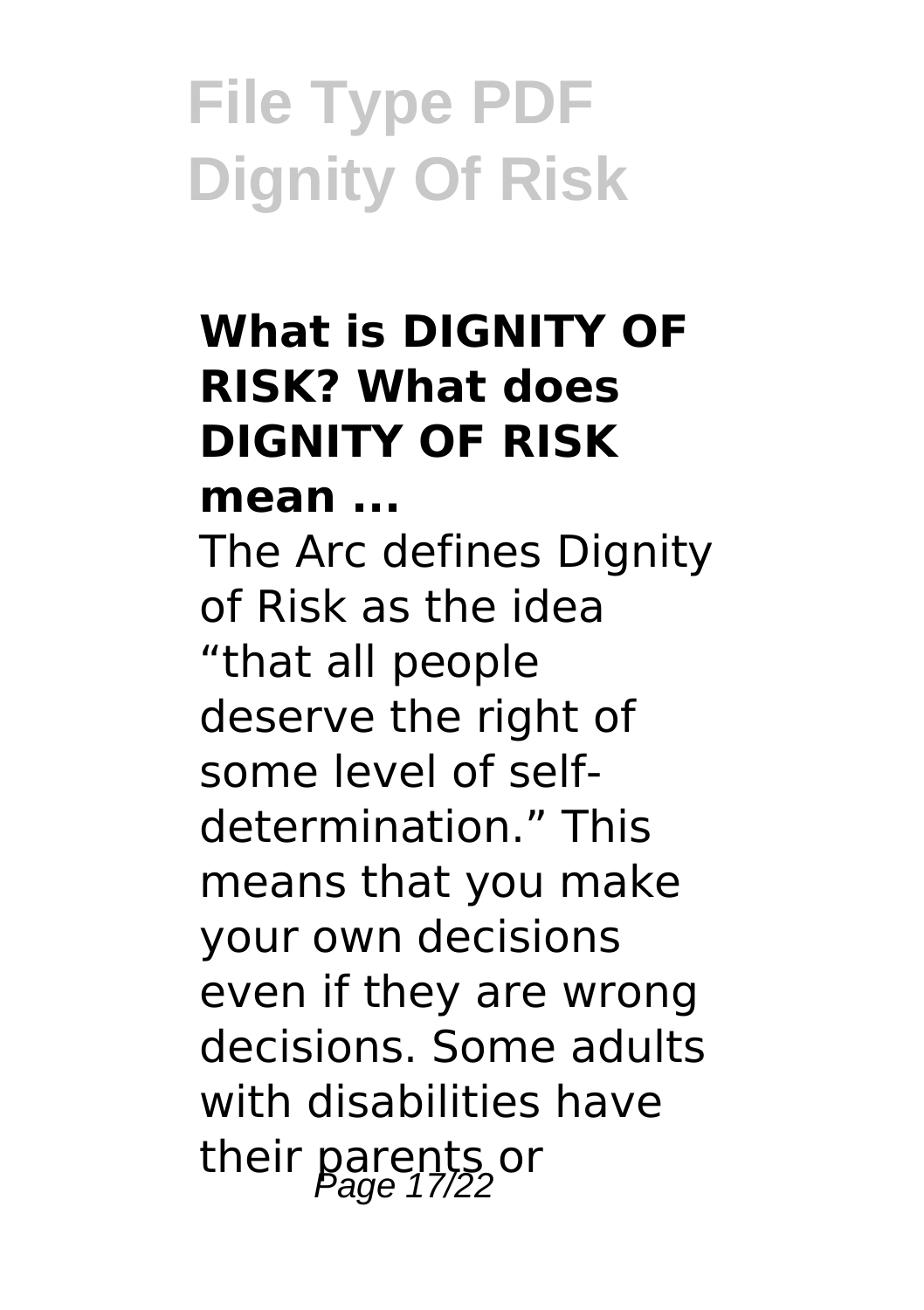caregiver make all of their decisions for them.

#### **Dignity of Risk | The Art of Autism**

Self-Determination: "Dignity of Risk." Chris Lyons, a nationally recognized attorney specializing in the defense of community service providers, uses this example to illustrate the importance of building the "dignity of risk"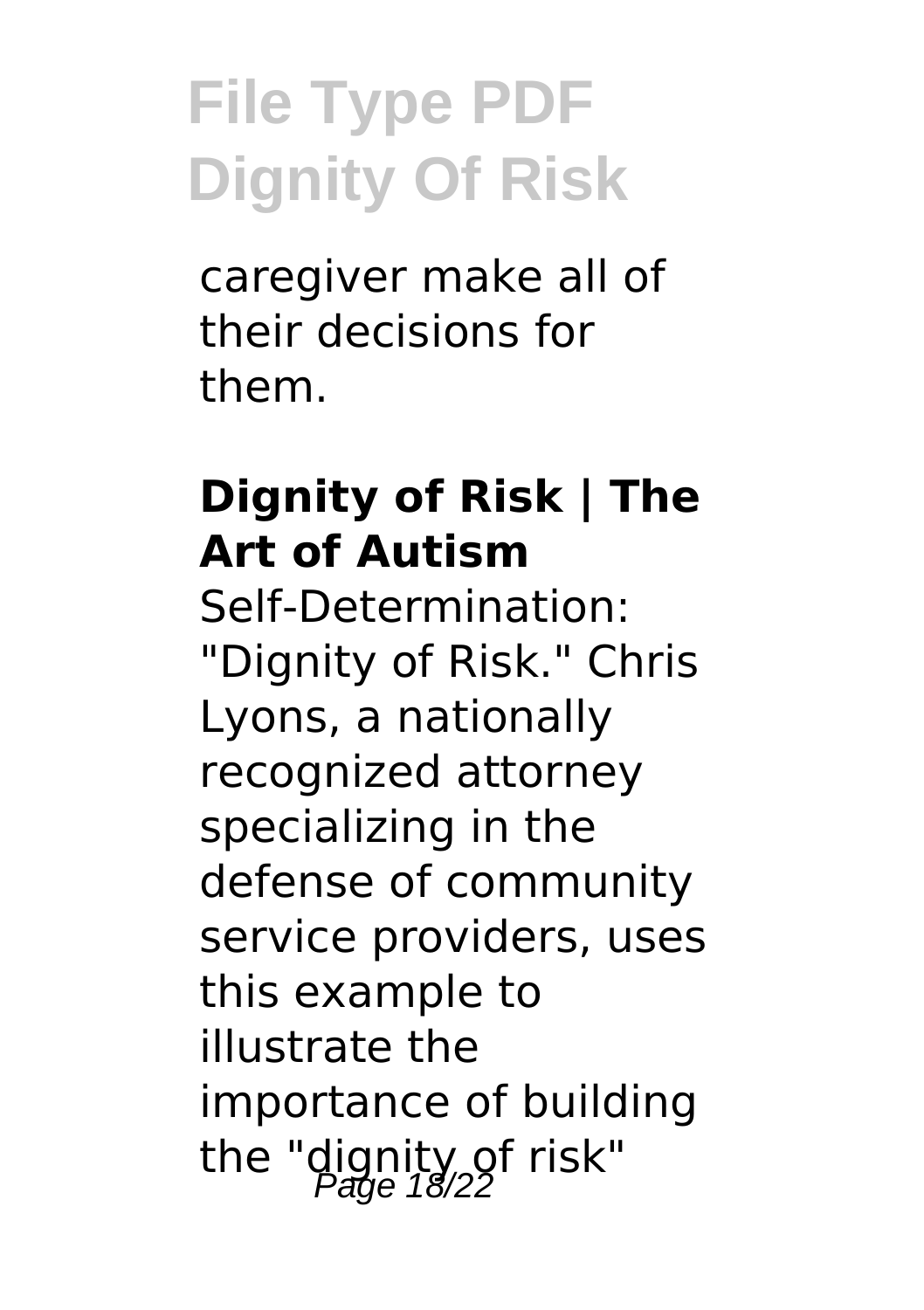into the lives of people with disabilities.

#### **Video: Dignity of Risk - Minnesota**

Professor Ibrahim said an example of Dignity of Risk was a nursing home resident who preferred to walk on their own every evening to get an ice cream from a nearby store.

#### **Dignity of Risk: Elderly should be**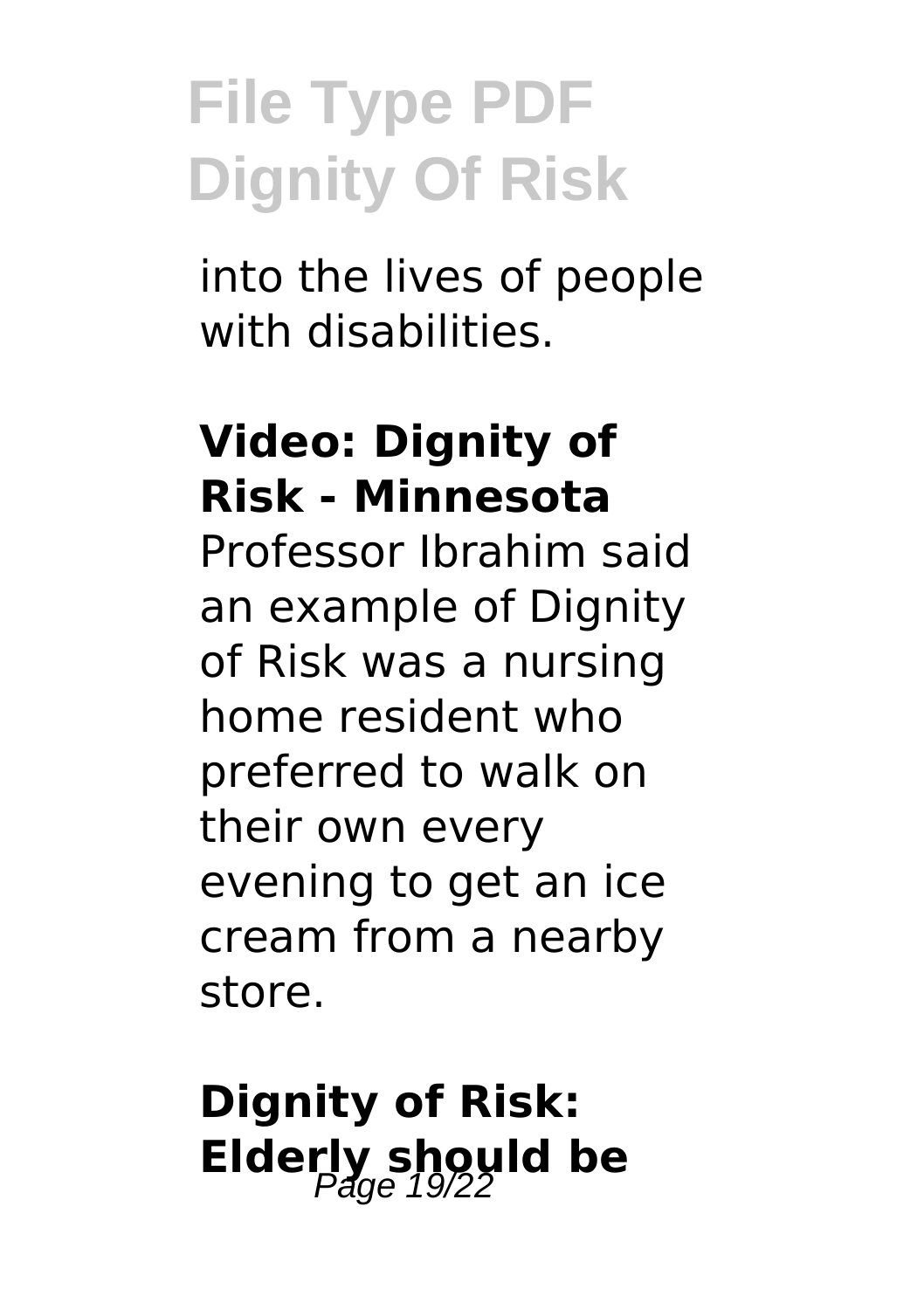#### **allowed to do 'risky**

**...** Dignity of risk, on the other hand, is a concept that outlines how people should have the freedom to make decisions and choices that may expose themselves to a level of risk. In other words, we all have the fundamental right to make mistakes and learn and grow from trial and error.

Page 20/22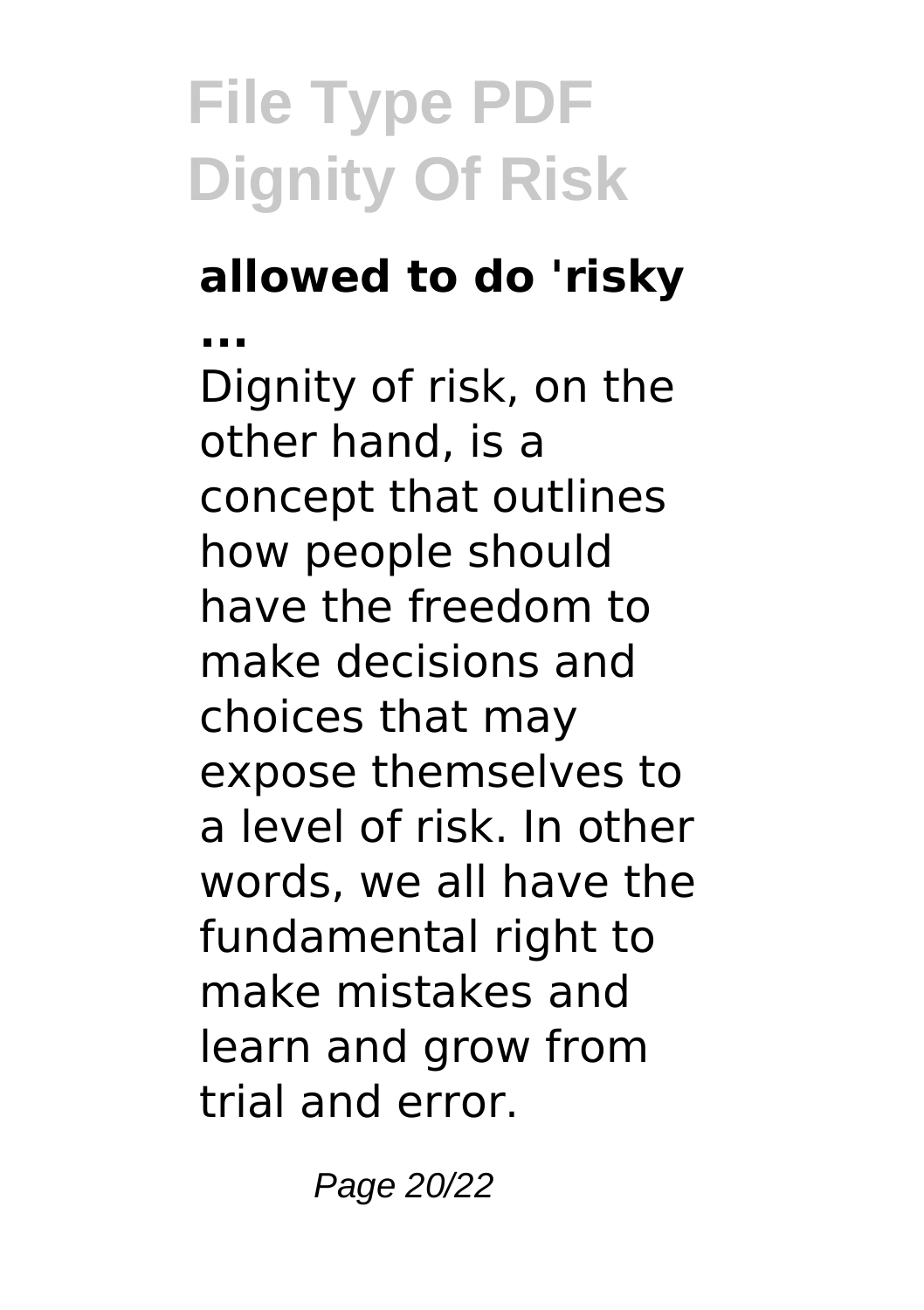#### **Duty of care and the Dignity of Risk - Interchange WA**

If you have questions about duty of care or dignity of risk, feel free to contact ISM's staff today on 1800 954 559. We will endeavour to answer your questions and provide clarity. If this article has raised any issues for you, contact Beyond Blue on 1300 22 4636.